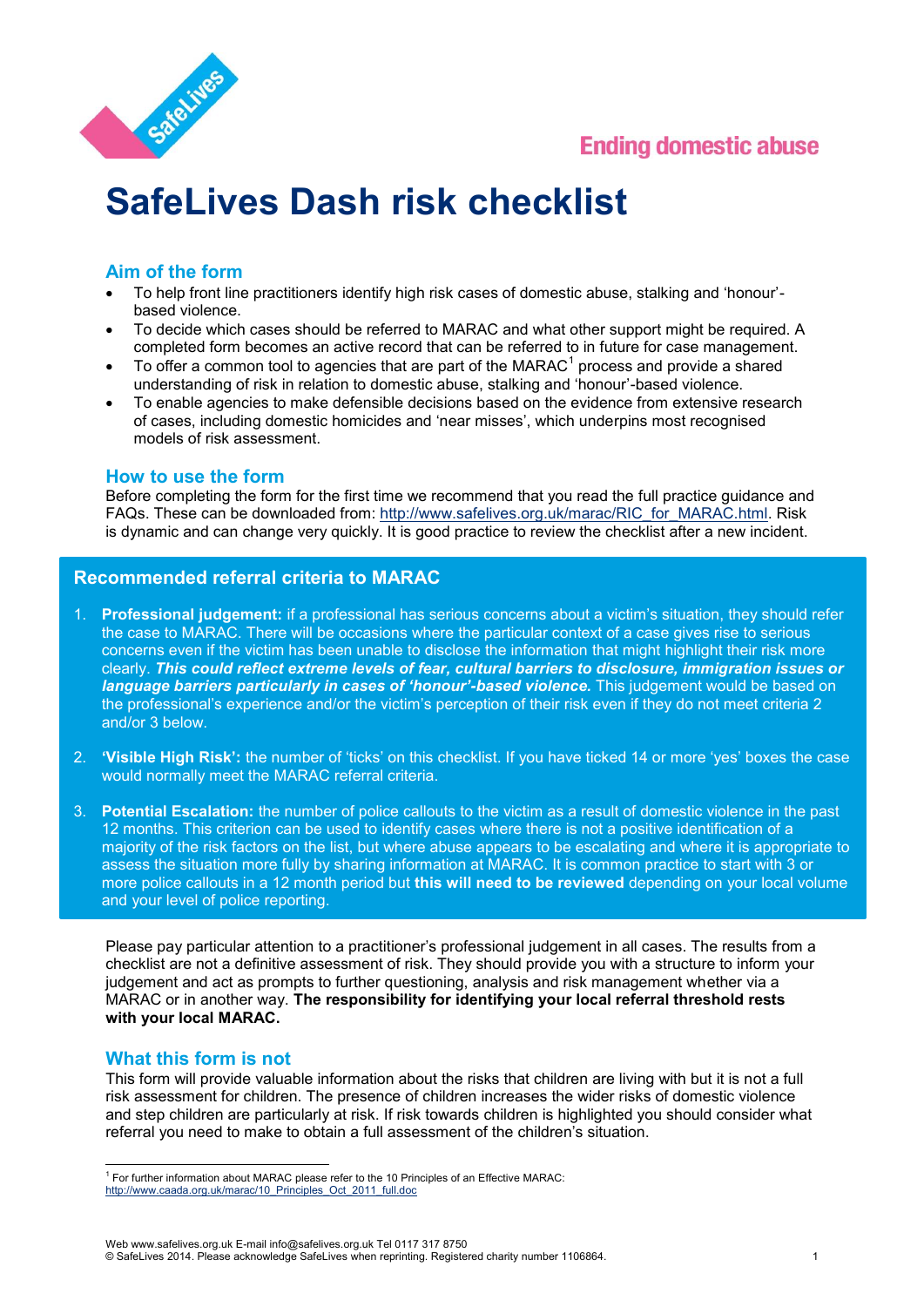SafeLives Dash risk checklist for use by Idvas and other non-police agencies<sup>2</sup> for identification of risks when domestic abuse, 'honour'- based violence and/or stalking are disclosed

|    | Please explain that the purpose of asking these questions is for the<br>safety and protection of the individual concerned.                                                                                                                                                           |                |                   |                   |                                                                               |
|----|--------------------------------------------------------------------------------------------------------------------------------------------------------------------------------------------------------------------------------------------------------------------------------------|----------------|-------------------|-------------------|-------------------------------------------------------------------------------|
|    | Tick the box if the factor is present. Please use the comment box at the<br>end of the form to expand on any answer.<br>It is assumed that your main source of information is the victim. If this is<br>not the case, please indicate in the right hand column                       | YES            | $\overline{2}$    | <b>DON'T KNOW</b> | <b>State source</b><br>of info if not<br>the victim<br>(eg police<br>officer) |
| 1. | Has the current incident resulted in injury?<br>Please state what and whether this is the first injury.                                                                                                                                                                              | П              | $\Box$            | П                 |                                                                               |
|    | 2. Are you very frightened?<br>Comment:                                                                                                                                                                                                                                              | $\Box$         |                   | $\mathsf{L}$      |                                                                               |
|    | 3. What are you afraid of? Is it further injury or violence?<br>Please give an indication of what you think [name of abuser(s)] might do<br>and to whom, including children.<br>Comment:                                                                                             | $\blacksquare$ |                   | M                 |                                                                               |
| 4. | Do you feel isolated from family/friends?<br>le, does [name of abuser(s)] try to stop you from seeing<br>friends/family/doctor or others?<br>Comment:                                                                                                                                | $\Box$         | $\vert \ \ \vert$ | $\Box$            |                                                                               |
|    | 5. Are you feeling depressed or having suicidal thoughts?                                                                                                                                                                                                                            |                |                   | $\mathcal{L}$     |                                                                               |
| 6. | Have you separated or tried to separate from [name of abuser(s)]<br>within the past year?                                                                                                                                                                                            | $\blacksquare$ | $\vert \ \ \vert$ | M                 |                                                                               |
| 7. | Is there conflict over child contact?                                                                                                                                                                                                                                                |                |                   |                   |                                                                               |
| 8. | Does [name of abuser(s)] constantly text, call, contact, follow, stalk<br>or harass you?<br>Please expand to identify what and whether you believe that this is done<br>deliberately to intimidate you? Consider the context and behaviour of what<br>is being done.                 | $\perp$        | $\vert \ \ \vert$ | $\perp$           |                                                                               |
| 9. | Are you pregnant or have you recently had a baby (within the last 18<br>months)?                                                                                                                                                                                                     |                |                   | $\Box$            |                                                                               |
|    | 10. Is the abuse happening more often?                                                                                                                                                                                                                                               |                |                   |                   |                                                                               |
|    | 11. Is the abuse getting worse?                                                                                                                                                                                                                                                      |                |                   |                   |                                                                               |
|    | 12. Does [name of abuser(s)] try to control everything you do and/or are<br>they excessively jealous?<br>For example: in terms of relationships; who you see; being 'policed' at<br>home; telling you what to wear. Consider 'honour'-based violence (HBV)<br>and specify behaviour. | $\Box$         |                   | $\Box$            |                                                                               |
|    | 13. Has [name of abuser(s)] ever used weapons or objects to hurt you?                                                                                                                                                                                                                |                | $\vert \ \ \vert$ | $\vert \ \ \vert$ |                                                                               |
|    | 14. Has [name of abuser(s)] ever threatened to kill you or someone else<br>and you believed them?<br>If yes, tick who:<br>You<br>$\perp$<br>$\Box$<br>Children<br>Other (please specify)<br>$\Box$                                                                                   | $\Box$         | ⊔                 | $\mathsf{L}$      |                                                                               |
|    | 15. Has [name of abuser(s)] ever attempted to strangle / choke /<br>suffocate / drown you?                                                                                                                                                                                           |                |                   |                   |                                                                               |

 2 Note: This checklist is consistent with the ACPO endorsed risk assessment model DASH 2009 for the police service.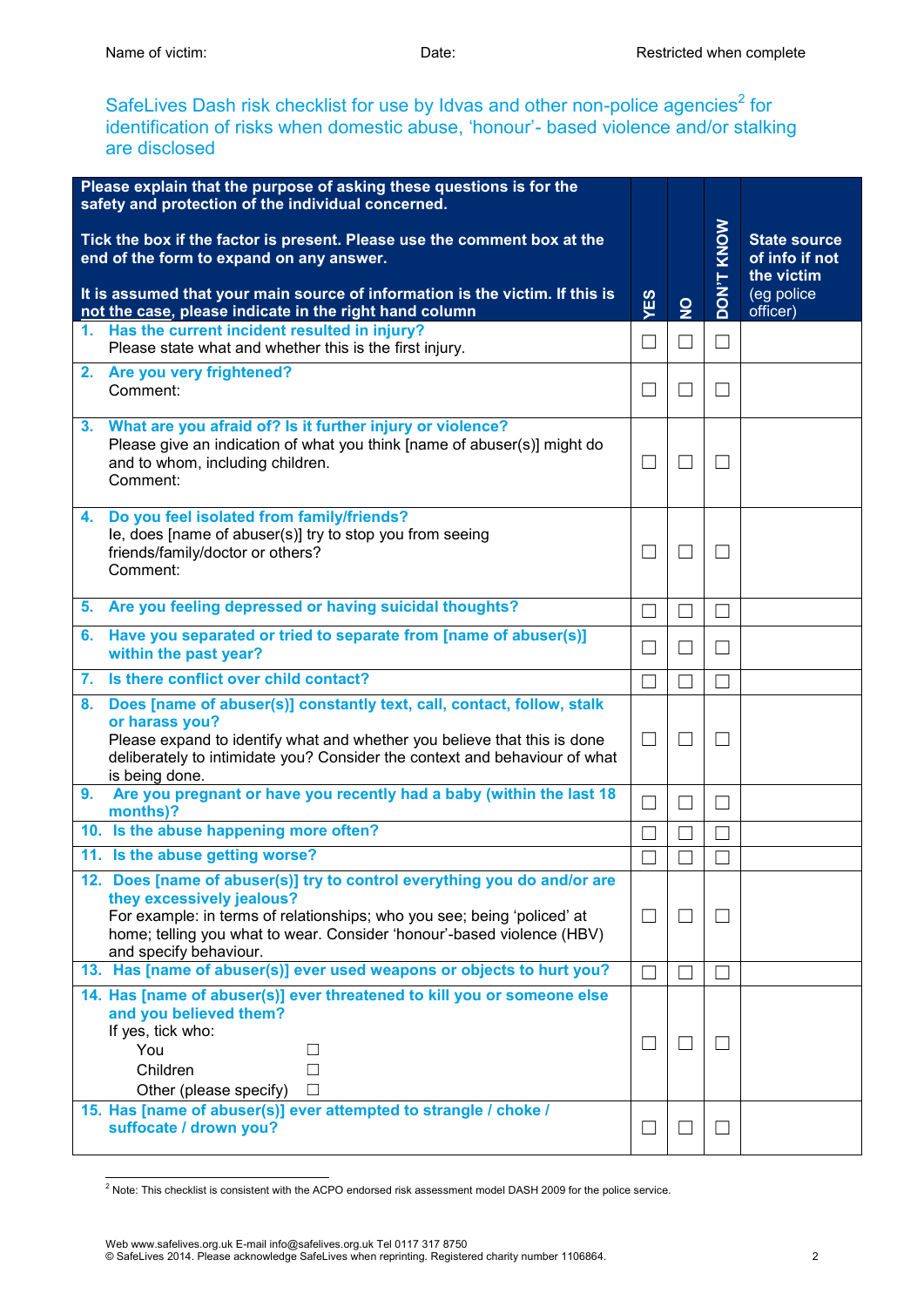| Tick the box if the factor is present. Please use the comment box at the<br>end of the form to expand on any answer.                                                                                                                                                                                                                                                                  | YES                         | $\overline{2}$ | KNOW   | <b>State source</b><br>of info |
|---------------------------------------------------------------------------------------------------------------------------------------------------------------------------------------------------------------------------------------------------------------------------------------------------------------------------------------------------------------------------------------|-----------------------------|----------------|--------|--------------------------------|
| 16. Does [name of abuser(s)] do or say things of a sexual nature that<br>make you feel bad or that physically hurt you or someone else?<br>If someone else, specify who.                                                                                                                                                                                                              | ┓                           | $\mathcal{L}$  | $\Box$ |                                |
| 17. Is there any other person who has threatened you or who you are<br>afraid of?                                                                                                                                                                                                                                                                                                     |                             |                |        |                                |
| If yes, please specify whom and why. Consider extended family if HBV.                                                                                                                                                                                                                                                                                                                 | ×                           | ×              |        |                                |
| 18. Do you know if [name of abuser(s)] has hurt anyone else?<br>Consider HBV. Please specify whom, including the children, siblings or<br>elderly relatives:<br>Children<br>Another family member<br>Someone from a previous relationship                                                                                                                                             | ×                           | ×              | L      |                                |
| Other (please specify)                                                                                                                                                                                                                                                                                                                                                                |                             |                |        |                                |
| 19. Has [name of abuser(s)] ever mistreated an animal or the family pet?                                                                                                                                                                                                                                                                                                              | $\mathcal{L}_{\mathcal{A}}$ | $\Box$         | $\Box$ |                                |
| 20. Are there any financial issues?<br>For example, are you dependent on [name of abuser(s)] for money/have<br>they recently lost their job/other financial issues?                                                                                                                                                                                                                   | $\mathcal{L}_{\mathcal{A}}$ | M              |        |                                |
| 21. Has [name of abuser(s)] had problems in the past year with drugs<br>(prescription or other), alcohol or mental health leading to problems<br>in leading a normal life?<br>If yes, please specify which and give relevant details if known.<br>Drugs<br>Alcohol<br>Mental health                                                                                                   |                             |                |        |                                |
| 22. Has [name of abuser(s)] ever threatened or attempted suicide?                                                                                                                                                                                                                                                                                                                     |                             |                |        |                                |
| 23. Has [name of abuser(s)] ever broken bail/an injunction and/or formal<br>agreement for when they can see you and/or the children?<br>You may wish to consider this in relation to an ex-partner of the<br>perpetrator if relevant.<br><b>Bail conditions</b><br>Non Molestation/Occupation Order<br>Child contact arrangements<br><b>Forced Marriage Protection Order</b><br>Other |                             |                |        |                                |
| 24. Do you know if [name of abuser(s)] has ever been in trouble with the<br>police or has a criminal history?<br>If yes, please specify:<br>Domestic abuse<br>Sexual violence<br>Other violence<br>Other                                                                                                                                                                              | ×                           |                |        |                                |
| <b>Total 'yes' responses</b>                                                                                                                                                                                                                                                                                                                                                          |                             |                |        |                                |